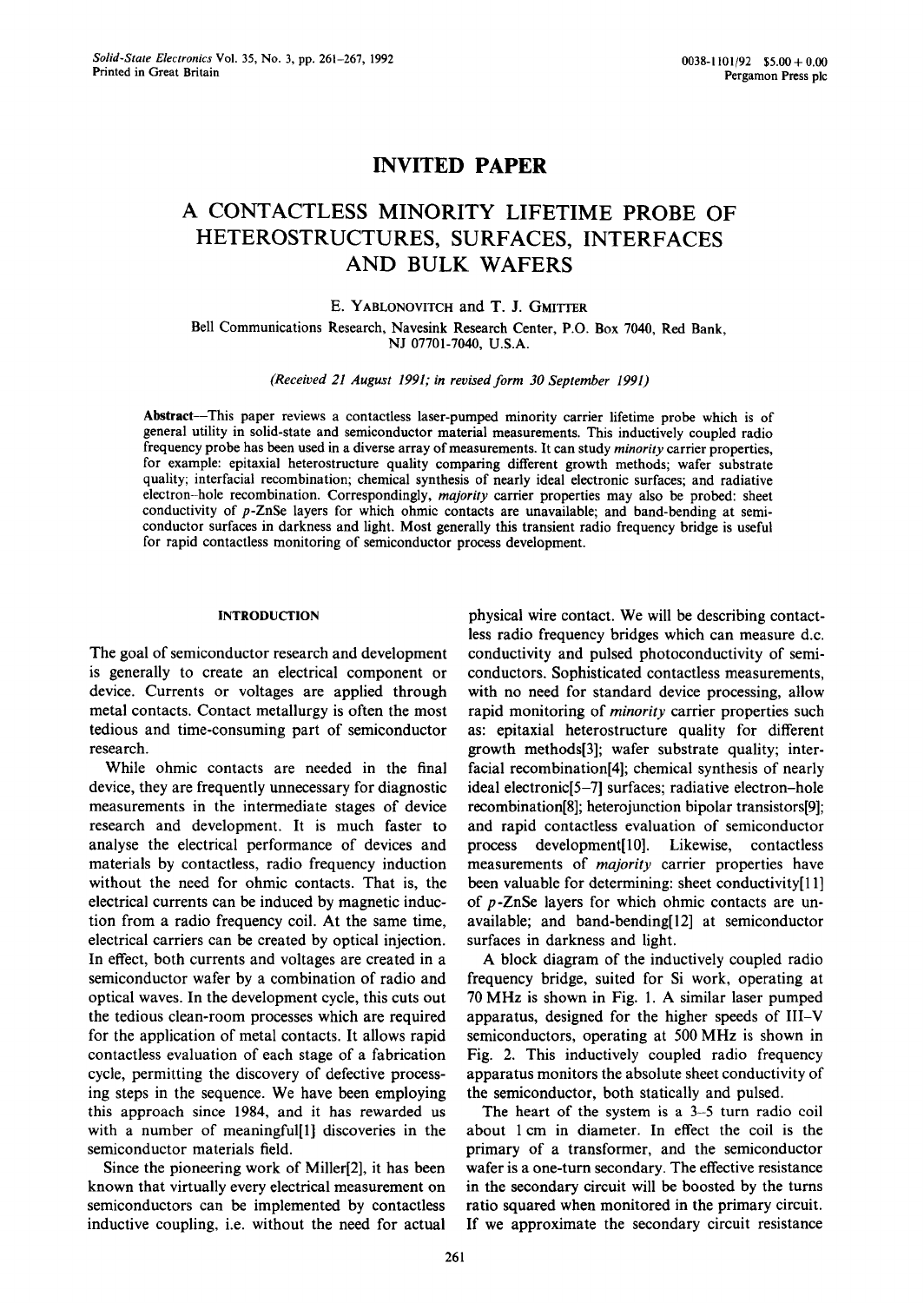

Fig. 1. A block diagram of an RF bridge operating at 70 MHz suited to minority carrier lifetime measurements on Si. A 20 dB splitter separates the incoming from the reflected signal. The imbalance in the circuit caused by the carriers is phase detected by a wide dynamic range double-balanced-mixer (DBM) and then digitized.

as being the sheet resistance of the semiconductor wafer, then a sheet resistance of  $100 \Omega \square^{-1}$  will look like  $\sim$  1000  $\Omega$  in parallel with the primary. The RF bridge is balanced when the primary circuit is forced to mimic a 50  $\Omega$  resistor by the fixed- and variabletuning capacitor. Then there will be no reflection at the end of the 50  $\Omega$  coaxial cable leading to the primary. Small sheet conductivities in the semiconductor wafer will only perturb the tuning. The reflected RF wave from the primary coil will be linearly proportional to sheet conductivity of the semiconductor wafer. However if the sheet conductance change is as high as  $\sim 0.2 \Omega^{-1}$   $\Box$ , it will look like  $\sim$  50  $\Omega$  in the primary and will exceed the linear dynamic range of the circuit.

The circuits are designed to digitize the reflected RF signal due to the impedance imbalance caused by the sheet conductivity changes in a semiconductor wafer. If known calibration wafers are repositioned to the exact same geometry, then the bridge signal can be calibrated absolutely in  $\Omega^{-1} \Box$ . In effect we have a very fancy, inductively coupled, time resolved,



Fig. 2. An RF bridge operating at 500 MHz, fast enough to make lifetime measurements on III-V semiconductors. A doubled Nd:Yag laser scatters off a white surface and injects carriers into a GaAs double heterostructure epilayer.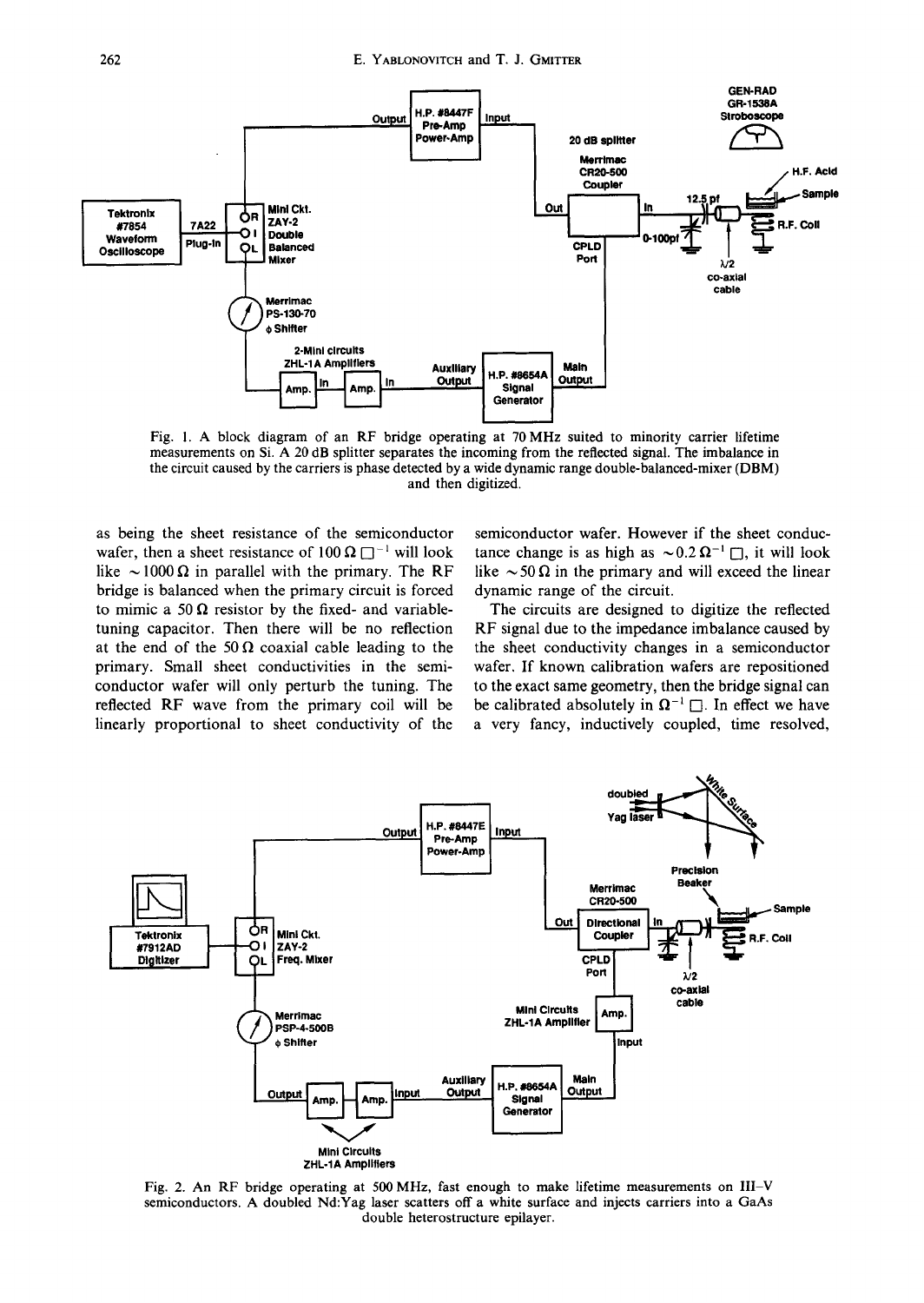ohmmeter. The actual circuits shown in Figs 1 and 2 were adapted from those radio circuits used in nuclear magnetic resonance[13].

When the RF bridge is operated in the photoconductivity mode it can be a particularly valuable probe of minority carrier properties. A brief flash of pulsed incoherent light, from either a strobe lamp or a Q-switched doubled Nd:Yag laser (attenuated by scattering off a white surface), injects electrons and holes into an epilayer or into a bulk substrate wafer itself. The recombination of electrons with holes is monitored by the decay of the conductivity associated with the optically injected carriers. In a numerical algorithm, conductivity is divided by the carrierdensity-dependent mobility to convert it to a density decay curve. If the epilayer thickness  $L$  is sufficiently small, the decay of excess carrier density  $n$  is simply the sum[14] of a bulk and a surface term:

$$
\frac{dn}{dt} = -\left[\frac{1}{\tau_b} + \frac{2S}{L}\right]n,\tag{1}
$$

where  $\tau_b$  is the bulk recombination lifetime, S is the surface recombination velocity and the factor 2 accounts for the front and back surfaces. The reciprocal of the quantity in brackets was called by Shockley[14] the "filament lifetime"  $\tau$ , which in general may depend on n. Irrespective of the absorption depth of the light source, the injected carrier density  $n$  will become spatially uniform and eqn (1) will be valid provided that  $L \ll \sqrt{Dt}$  where D is the ambipolar diffusion constant and  $\sqrt{D\tau}$  is the diffusion length. If the front and back surfaces of the epilayer are inequivalent then  $(S_f + S_b)$  should be substituted for 2S.

In this paper we will review the operation of the contactless RF minority carrier lifetime bridge and show how it can be a real workhorse in the laboratory environment. The main advantage of this equipment is that it can give immediate answers about the semiconducting quality of unprocessed or partially processed materials. We will examine the utility of this type of apparatus by reviewing some of the applications where it was found useful.

## EPITAXIAL QUALITY

The first application will be to compare[3] the quality of III-V double heterostructures which are grown by the three most common growth methods: organometallic chemical vapor deposition (OMCVD), liquid phase epitaxy (LPE) and molecular beam epitaxy (MBE). In making these comparisons, it is significant that the epitaxial layers are not subjected to any processing after growth. Because there are no contacts required, we detect the material quality directly as grown, without the degradation that might be caused by a high-temperature alloying step. The best and most consistent minority carrier properties came from OMCVD, but the other growth methods were almost as good. Figure 3 shows the decay of minority carrier density of one of the better OMCVD double heterostructures that we have tested. The initial decay at high densities is due to radiative and Auger recombination. The long



Fig. 3. The decay of carrier density in an OMCVD GaAs double heterostructure excited by delta function optical injection at  $t = 0$ . At long times and low densities bulk Shockley-Read-Hall recombination dominates all surface, radiative or Auger recombination and leads to an exponential decay lifetime  $\sim$  1.5  $\mu$ s.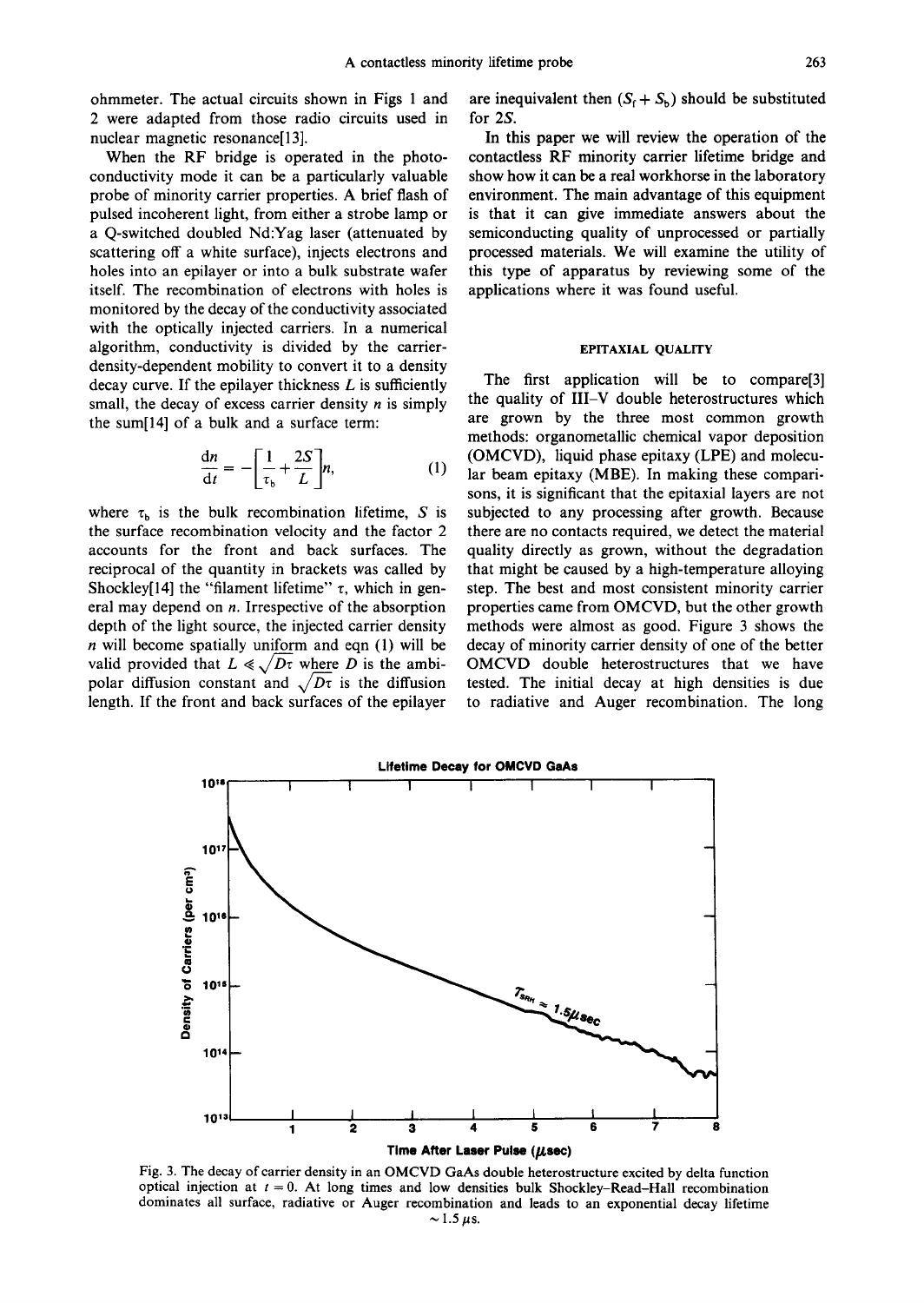exponential tail at low density is due to Shockley-Read-Hall recombination which is defect sensitive. Typically  $\tau_{\text{SRH}}$ , the Shockley-Read-Hall lifetime was 1-2  $\mu$ s for OMCVD material, 0.5-1  $\mu$ s for LPE material and  $0.25-0.5~\mu s$  for MBE material.

These lifetimes are much longer than accepted by conventional wisdom, but they agree in line [15] with independent measurements. Conventional wisdom would have a III-V lifetime of only a few nanoseconds. This erroneous impression is based on: (i) heavily-doped  $(10^{18} \text{ cm}^{-3})$  or highly-injected material in which Auger and radiative recombination are fast; (ii) bare GaAs rather than double heterostructure material in which the surface recombination is prevented; and (iii) substrate grade material which is poor, rather than epitaxially grown material which is excellent.

The bulk Shockley-Read-Hall lifetime is often expressed as  $1/\tau_{\text{SHR}} = N_t v_{\text{th}} \sigma$ . Typical values of the carrier thermal velocity are  $v_{th} \approx 10^7$  cm s<sup>-1</sup> and for the capture cross-section  $\sigma \sim 10^{-15}$  cm<sup>2</sup>. Then the deep recombination center density  $N$ , would be approx.  $10^{14}$  defects cm<sup>-3</sup> which is a reasonable deep trap concentration for our high-quality material. A possible objection to this interpretation of our rather long measured lifetimes is that they may have been increased by the ratio of time spent in traps to the time spent as free electrons. In many "dirty" photoconductors[16], the shallow trap density is higher than the injection level and the carriers become stored in shallow traps where they neither recombine nor contribute to the conductivity. Then the lifetime is increased by the ratio of the number of trapped electrons to the number of free electrons. There are two reasons why this is not happening here: (1) if a significant fraction, say 10%, of the injected electrons were in traps, they could not contribute to the photoconductivity and would present a 10% error in the absolute signal level, which would easily have been detected; and (2) the excellent bulk quality ensured that all traps would be saturated at injection levels above  $10^{15}$  cm<sup>-3</sup>. It may be worth noting the Nelson's photoluminescence decay lifetime experiment{15], which does not lend itself so readily to absolute calibration, could not rule out the possibility of a shallow trap-dominated lifetime.

The long lifetimes measured here show that GaAs material quality need not be a limitation to the performance of minority carrier electronic devices. In practice, however, considerable deterioration arises during device processing and it would be valuable to repeat this type of measurement at each processing step to identify the lifetime killing steps. That will be discussed later in the paper.

#### SURFACE QUALITY

The second application we will discuss is the exploration for surface chemical treatments[6] which produce a surface recombination velocity (SRV)



Fig. 4. The carrier density decay in a GaAs double heterostructure excited by delta function optical injection at  $t = 0$ for four different surface treatments: (a) A1GaAs/GaAs; (b)  $As_3S_2/GaAs/AlGaAs$  double heterostructure before aging; (c) the same surface after 4 months aging on the shelf; and (d) clean GaAs surface exposed to air.

which begins to compete, for example, with the excellent AIGaAs/GaAs interface. The minority carrier lifetime bridge is a superb exploratory tool since different chemical preparations can be tried one after the other with no special device fabrication in between. A "cut and try" approach makes sense if we can try many different chemical reagents in a brief time. Then we can quickly converge on a good chemical process by trying many different variations on any particular approach that appears promising.

The best surface chemical treatments so far: for GaAs, an amorphous film[6] of  $As_3S_2$ ; for  $In<sub>0.53</sub>Ga<sub>0.47</sub>As, a polycrystalline film [7] of NaOH;$ for Si, a treatment in [5] HF acid. The respective carrier density decay curves are shown in Figs 4-6. Figure 4 compares the density decay in a GaAs double heterostructure excited by delta function optical injection at  $t = 0$  for four different surface treatments: (a)  $AIGaAs/GaAs$ ; (b)  $As_3S_2/GaAs/AlGaAs$ double heterostructure before aging; (c) the same surface after 4 months aging on the shelf; and (d) clean



Fig. 5. The decay of carrier density in an  $InP/In<sub>0.53</sub>Ga<sub>0.47</sub>/As/InP$  double heterostructure excited by delta function optical injection at  $t = 0^{\circ}$ : (a) the intact  $InP/In<sub>0.53</sub>Ga<sub>0.47</sub>As/InP double heterostructure; (b) aqueous$ 10 M NaOH/In<sub>0.53</sub>Ga<sub>0.47</sub>Ga<sub>0.47</sub>As after 30 min at  $T = 20^{\circ}$ C;<br>(c) spun dry NaOH/In<sub>0.53</sub>Ga<sub>0.47</sub>As; and (d) native  $NaOH/In<sub>0.53</sub>Ga<sub>0.47</sub>As;$  and (d) native oxide/ $In_{0.53} Ga_{0.47} As.$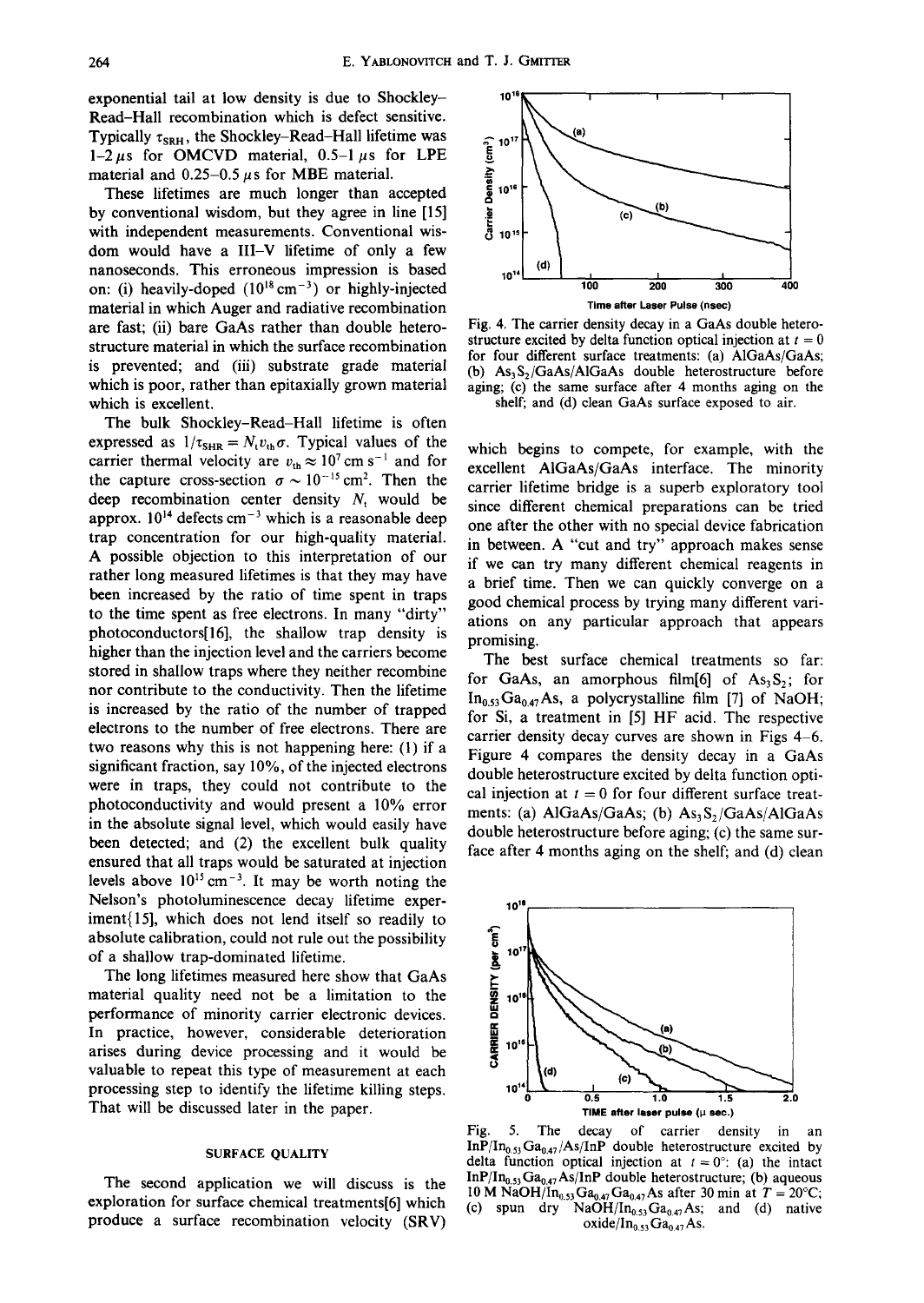

DECAY OF INJECTED CARRIER DENSITY

Fig. 6. Semilog plot of the carrier density decay from a particularly long-lived  $250 \mu m$  thick Si  $\langle 111 \rangle$  sample immersed in HF acid.

GaAs surface exposed to air. The  $As_3S_2/GaAs$  surface has led to high-gain heterojunction bipolar transistors[9] in which the current gain was increased by over an order of magnitude. As was well known from the first bipolar transistors $[14]$ , they are acutely sensitive to surface quality.

Figure 5 compares four different surface treatments on  $In_{0.53}Ga_{0.47}As$  excited by delta function optical injection at  $t = 0$ : (a) the intact InP/In<sub>0.53</sub>Ga<sub>0.47</sub>As/ InP double heterostructure; (b) aqueous 10M NaOH/In<sub>0.53</sub>Ga<sub>0.47</sub>As after 30 min at  $T = 20^{\circ}$ C; (c) spun-dry  $NaOH/In<sub>0.53</sub>Ga<sub>0.47</sub>As;$  and (d) native oxide/In<sub>0.53</sub> Ga<sub>0.47</sub> As. It should be remarked that the surface quality of  $In<sub>0.53</sub> Ga<sub>0.47</sub> As before special chemi$ cal treatment is superior to a GaAs surface which enjoys a sulfide coating. The remarkably favorable surface quality of  $In_{0.53}Ga_{0.47}As$  lends itself to the formation[7] of "naked quantum wells" in which one face of the quantum well is exposed.

Figure 6 shows the carrier density decay from a particularly long lived sample of float-zone Si which had been chemically oxidized and then tested in hydrofluoric acid. The time scale is tens of milliseconds rather than the microseconds or less as for the III-V semiconductors. The difference is not simply due to the contrast between direct and indirect gap materials. In fact the quality of the best floatzone Si is  $10<sup>4</sup>$  better than the best III-V expitaxial material. This can be translated into the number of Shockley-Read-Hall defects  $cm^{-3}$ . Where previously we discussed  $10^{14}$  defects cm<sup>-3</sup> for GaAs, we must now speak of  $10^{10}$  defects cm<sup>-3</sup> for selected float-zone Si. Since the HF treatment is so easy, it is straightforward to survey many different batches of Si to find the better ones.

Such a good bulk lifetime can only be monitored in the presence of an excellent SRV. The surface quality can be separated out by comparing different thicknesses as the same sample is etched down. This is shown in Fig. 7. The slope gives the SRV



Fig. 7. When the deay rate at a given injection level is plotted against reciprocal thickness, the surface and bulk contributions can be distinguished as shown.

which was around  $0.25 \text{ cm s}^{-1}$  for Si  $\langle 111 \rangle$ . A summary of everything we have learned about SRV in the major semiconductors is graphically illustrated in Fig. 8. When the surface is at its worst possible, SRV  $\sim$  10<sup>7</sup> cm s<sup>-1</sup> in all cases. The best SRV of any semiconductor interface is HF treated Si  $\langle 111 \rangle$ . All the other surface treatments fall somewhere in between. Indeed, by raising the pH of the hydrofluoric acid, Higashi *et al.[17]* were able to obtain a surface that was *both* atomically flat as *well as* having the lowest known SRV.



Fig. 8. A summary of everything we have learned about chemically prepared semiconductor surfaces, covering a dynamic range of 8 decades of SRV. InP and AIGaAs are of course lattice-matched heterostructures. The Si-H surface is measured under acid. "All defects" refers to the worst possible case of virtually every surface bond being defective. Pinned and unpinned is only a qualitive distinction, which occurs around SRV  $\sim 10^5$  cm<sup>-1</sup> s.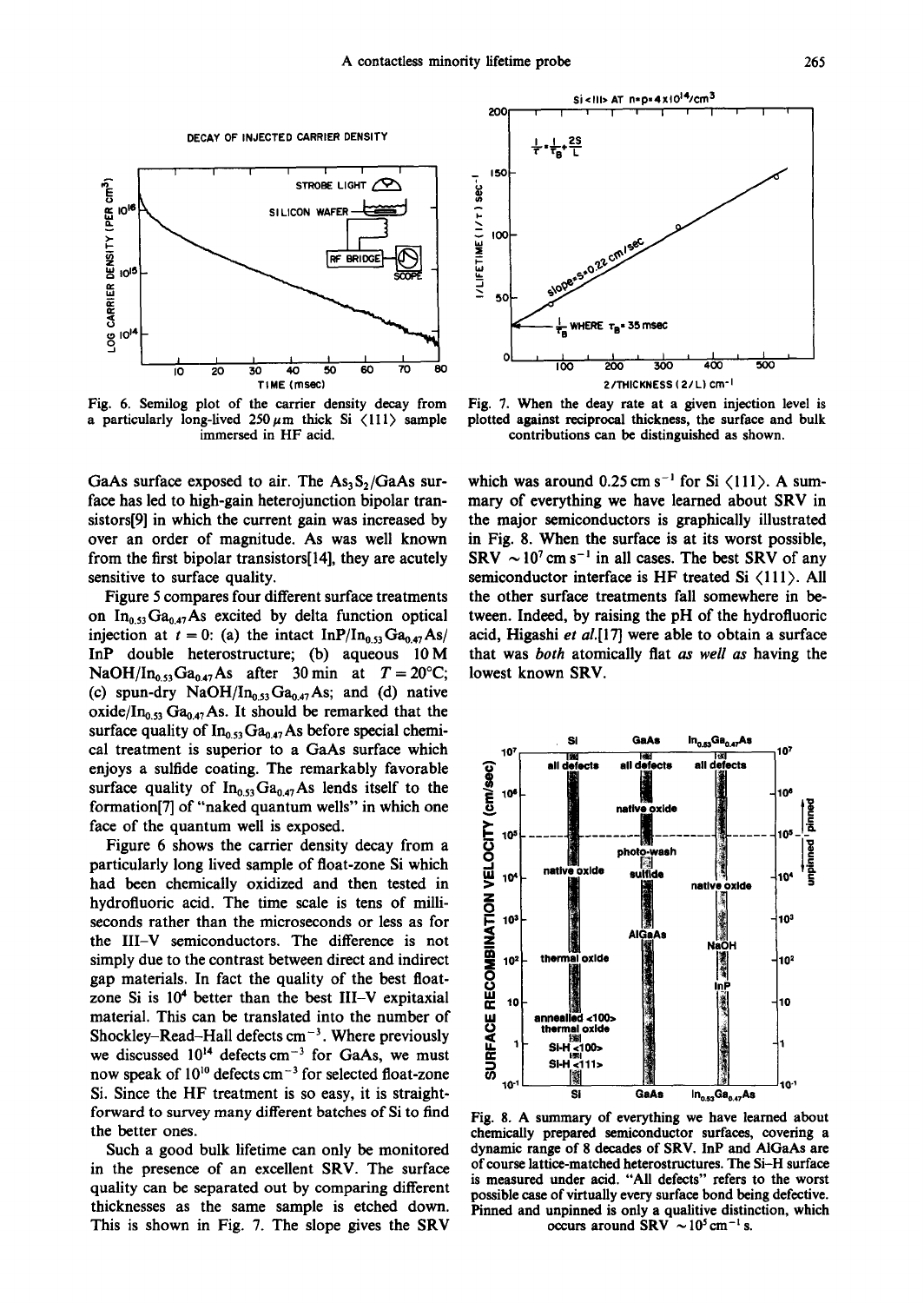## **BULK WAFER QUALITY**

One byproduct of the capability to create a nearly ideal semiconductor surface chemically is that it eliminates surface recombination permitting us to focus on bulk quality. Therefore we have looked at the bulk minority carrier lifetime of substrate wafers whose surfaces had been chemically treated to effectively eliminate surface recombination. The conclusion is that bulk III-V wafer material never seems to have a lifetime longer than 10 or 20 ns, while epitaxial material grown on those wafers can be as much as 100 times better. Similarly we surveyed bulk Si wafers and found that commercial float-zone Si is sometimes as good as 35 ms, as shown in Fig. 7, but that Czochralski material is generally about 1000 times worse.

We should emphasize that these measurements are taken on essentially unprocessed wafer material. The results could be worse as a result of thermal processing. This suggests the use of the lifetime bridge as a process monitor. Since it requires no special wafer processing itself, contactless lifetime monitoring is excellent for before/after tests. We have used it to make seemingly minor, but critical adjustments in Si oxidation conditions[4] to sustain minority carrier lifetime in oxidized float-zone material. Likewise, we have used it to perfect the process conditions[10] for minimizing the forward leakage current of SIPOS heterojunction contacts on Si.

## **DOPING LEVELS IN** p-ZnSe

Normally ZnSe is available as an n-type semiconductor. For many years there has been speculation that p-type dopants in ZnSe are inherently self-compensating, and that therefore  $p$ -type conductivity would be impossible to achieve. That point of view has now been overturned in the most direct way possible, by an existence proof. Using an activated form of nitrogen, from a free radical dopant source, ZnSe has now been grown to be  $p$ -type. The importance of this development cannot be overestimated. It will extend GaAs opto-electronic technology to those blue and green wavelengths which have thus far been inaccessible to good-quality double heterostructures. Since ZnSe is grown on GaAs, to which it is nearly lattice-matched, these II-VI's will be a major boost to III-V opto-electronic technology as well.

Thus far the  $p$ -doping levels are only in the mid-10<sup>17</sup> cm<sup>-3</sup> range, much higher than earlier hoped, but about an order of magnitude lower than required for ohmic contacts. This has been an impediment to progress. Without a rapid means of determining doping levels, the feedback to the crystal growers is very slow. Since the optimization of doping conditions requires trial and error during many growth runs, fast feedback of information to the crystal grower permits him to vary growth conditions so as

to converge on the most effective  $p$ -type doping conditions.

Once again the contactless inductively coupled conductivity bridge can play a role. It can reveal the p-type conductivity levels, even though the doping is insufficient to permit ohmic contacts. In this manner growth conditions were defined[11] which produce a p-type conductivity of 0.75  $\Omega$ -cm. Assuming the hole mobility to be in the range  $10-20 \text{ cm}^2 \text{ V}^{-1} \text{ s}^{-1}$ , this implies a free hole density of  $4 \times 10^{17} - 8 \times 10^{17}$  cm<sup>-3</sup>. Given the importance of this material breakthrough, further intensive work should generate the needed improvements in material quality and doping levels.

## **BAND BENDING AT SEMICONDUCTOR SURFACES**

Mostly in this article we have focused on minority carrier properties. But doping levels, as discussed in the previous section, are a majority carrier property. Lifetime measurements are not needed, it is enough to simply measure the majority carrier conductivity, albeit by a contactless technique. Within a depletion length, surface charge leads to band bending[12] and similar effects. The loss of majority carriers near a surface causes a drop in the observed sheet conductivity of a doped layer.

In effect, the inductively coupled RF bridge is a type of field effect transistor. Since the current loops are driven by magnetic induction, no source or drain are needed. Furthermore since the field effect is determined by surface charges which are controlled chemically, no gate electrode is needed. We are in the interesting position of doing field effect transistor measurements, but there is no source, no drain and no gate!

Perhaps the most interesting part of the measurement is the effect of low light levels on the bandbending of a semiconductor such as GaAs. The quasi-Fermi level separation induced by weak light flattens the bands near the surface. In fact the voltage change at the surface depends logarithmically on the light intensity, so small light levels can have surprisingly large effects. The equation for this surface photovoltage is essentially similar to the formula for solar cell output voltage which is proportional to the same logarithm of light intensity. This effect should not be overlooked in the course of measuring minority carrier lifetimes. The first effect of incident light is to change the majority carrier concentration near surfaces. As the light intensity goes up, eventually there is a crossover where the increased number of minority carriers finally contributes more to the electrical conductivity than the majority carriers in the depletion layer.

At low injection levels there will be a conductivity decay which is very slow and which is due to slow changes in majority carrier depletion near surfaces. This may take seconds and should not be confused with minority carrier recombination lifetimes which are always much faster. Upon examining a transient